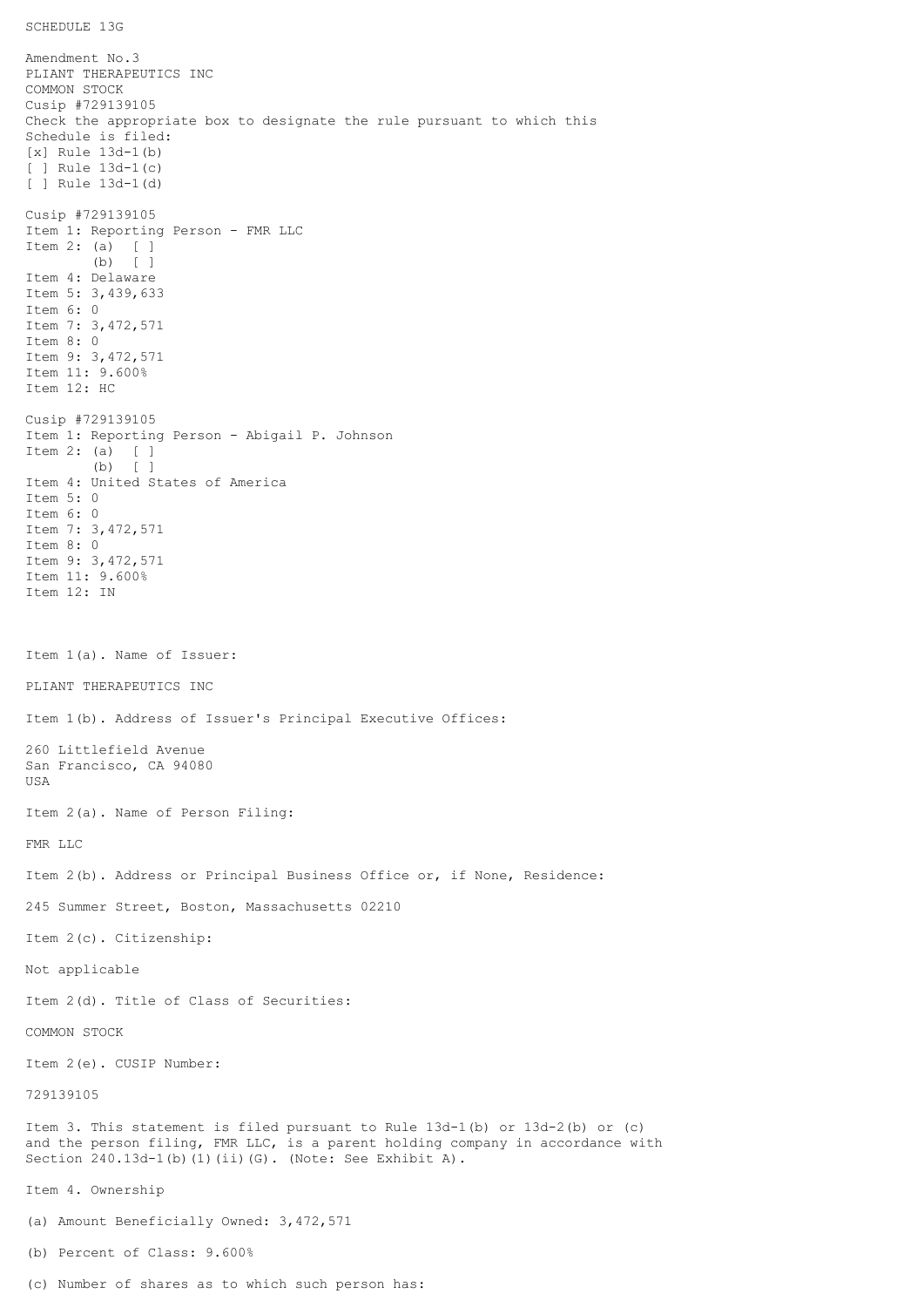(i) sole power to vote or to direct the vote: Please see the responses to Items 5 and 6 on the cover page

(ii) shared power to vote or to direct the vote: 0

(iii) sole power to dispose or to direct the disposition of: 3,472,571

(iv) shared power to dispose or to direct the disposition of: 0

Item 5. Ownership of Five Percent or Less of a Class.

Not applicable.

Item 6. Ownership of More than Five Percent on Behalf of Another Person.

One or more other persons are known to have the right to receive or the power to direct the receipt of dividends from, or the proceeds from the sale of, the COMMON STOCK of PLIANT THERAPEUTICS INC. No one other person's interest in the COMMON STOCK of PLIANT THERAPEUTICS INC is more than five percent of the total outstanding COMMON STOCK.

Item 7. Identification and Classification of the Subsidiary Which Acquired the Security Being Reported on By the Parent Holding Company.

See attached Exhibit A.

Item 8. Identification and Classification of Members of the Group.

Not applicable.

Item 9. Notice of Dissolution of Group.

Not applicable.

Item 10. Certifications.

By signing below I certify that, to the best of my knowledge and belief, the securities referred to above were acquired and are held in the ordinary course of business and were not acquired and are not held for the purpose of or with the effect of changing orinfluencing the control of the issuer of the securities and were not acquired and are not held in connection with or as a participant in any transaction having that purpose or effect.

Signature

After reasonable inquiry and to the best of my knowledge and belief, I certify that the information set forth in this statement is true, complete and correct.

June 9, 2022 Date

/s/ Kevin M. Meagher Signature

Kevin M. Meagher Duly authorized under Power of Attorney effective as of September 28, 2018, by and on behalf of FMR LLC and its direct and indirect subsidiaries\*

\* This power of attorney is incorporated herein by reference to Exhibit 24 to the Schedule 13G filed by FMR LLC on October 9, 2018, accession number: 0000315066-18-002414.

Exhibit A

Pursuant to the instructions in Item 7 of Schedule 13G, the following table lists the identity and Item 3 classification, if applicable, of each relevant entity that beneficially owns shares of the security class being reported on this Schedule 13G.

Entity ITEM 3 Classification

FIAM LLC IA Fidelity Institutional Asset Management Trust Company BK Fidelity Management & Research Company LLC \* IA